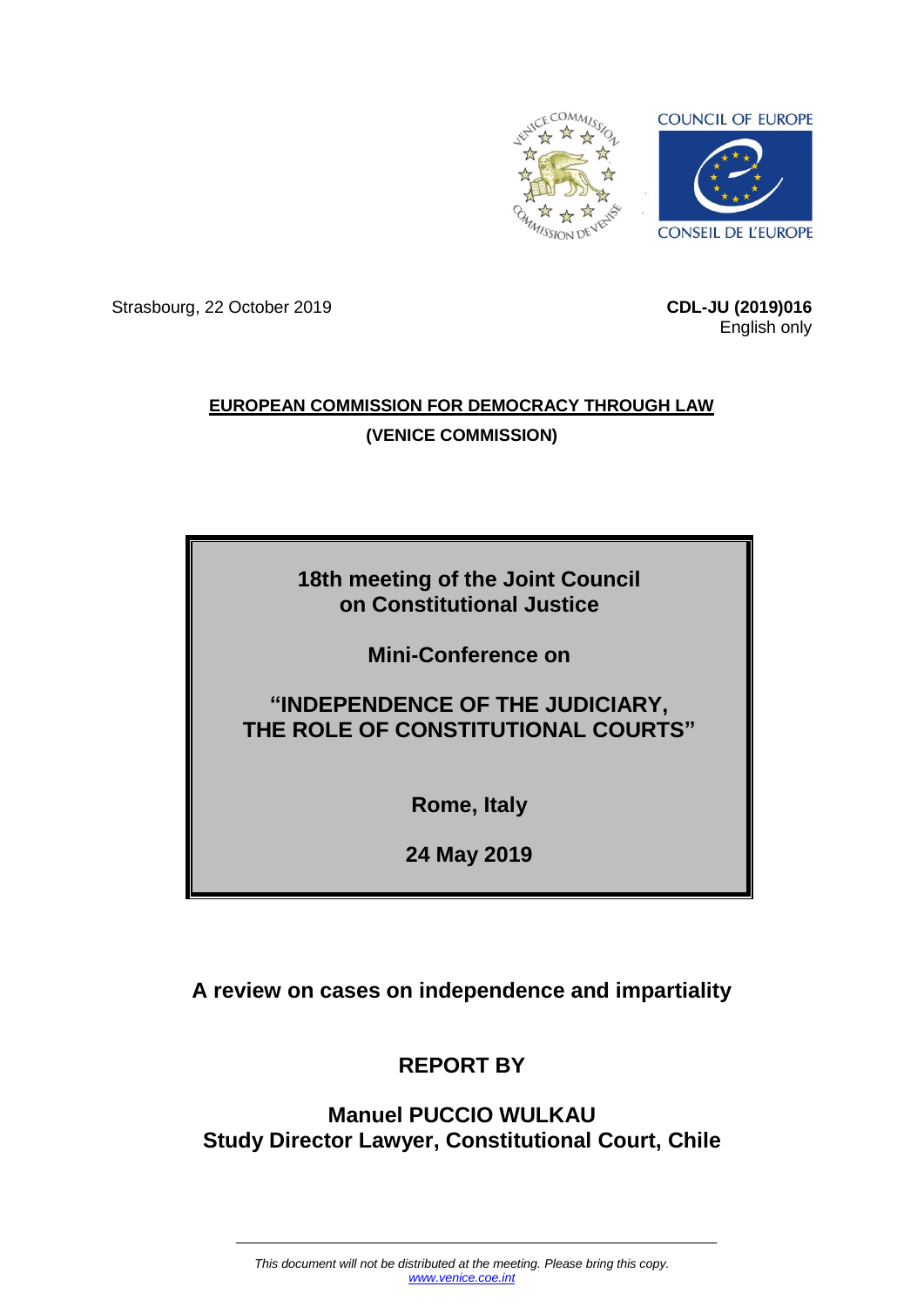I will give an account of some cases reviewed before the Constitutional Court that allow us to observe how the concept of judicial independence and its correlated principle of impartiality has been constructed in its jurisprudence.

For this, it is important first to briefly review the norms that serve to build the constitutional guarantee of judicial independence and what the scope of said guarantee is.

There is no provision in the constitutional text that expressly recognises the guarantee of judicial independence. This guarantee is rather a constitutional norm that can be constructed through various provisions of the Constitution.

The Constitutional Court has recognised judicial independence as an essential element of due process. The Chilean Constitution establishes due process as the mandate of the legislator to always establish the guarantees of a fair and rational procedure, as indicated in Article 19 No. 3, sixth paragraph, of the Constitution. From this constitutional clause, the Constitutional Court has recognised the consecration of a right to due process.

However, it should be pointed out that number 3 of Article 19 of the Constitution establishes various guarantees that establish the minimum elements that a due process must contain, thus recognising the right to defense, not being judged by special commissions, the guarantee of being judged by means of a prior procedure legally processed.

Thus, in its jurisprudence, the Court has indicated what the minimum elements of due process are based on this constitutional provision. It has declared that due process must contain elements such as timely knowledge of the action and due location, bilaterality of the hearing (adversarial), provision of relevant evidence and the right to challenge the decision of a court, impartial and appropriate and established previously by the legislator.

It is from this general clause that the guarantee of fair and rational trial or due process is established, which has allowed the Court to evaluate when a certain legal procedure complies with due process guarantees, but also to establish whether sufficient guarantees are given so that this procedure is processed before an independent court.

In the following, I will refer to some cases that may explain how the Court has understood judicial independence and its correlated principle of an impartial judge.

It is worth remembering that the primary function of the Chilean Constitutional Court is regulatory control, so it is not up to the Court to review whether judicial independence is materially fulfilled, that is, if the judge in a given case has acted impartially or independently. This corresponds more to the hierarchical superiors, that is to say, in the pyramid structure that characterises the Chilean Judicial power, each higher degree in a process will correspond to an evaluation of how the lower instance has failed.

Thus, the Court's task is rather to evaluate in the abstract, when appropriate, whether the institutional design established by the norms sufficiently guarantees the independent judge. Also in the concrete analysis of rules, the Court will be responsible for evaluating whether a certain legal provision in its application to the specific case will provide sufficient guarantees of an independent judge.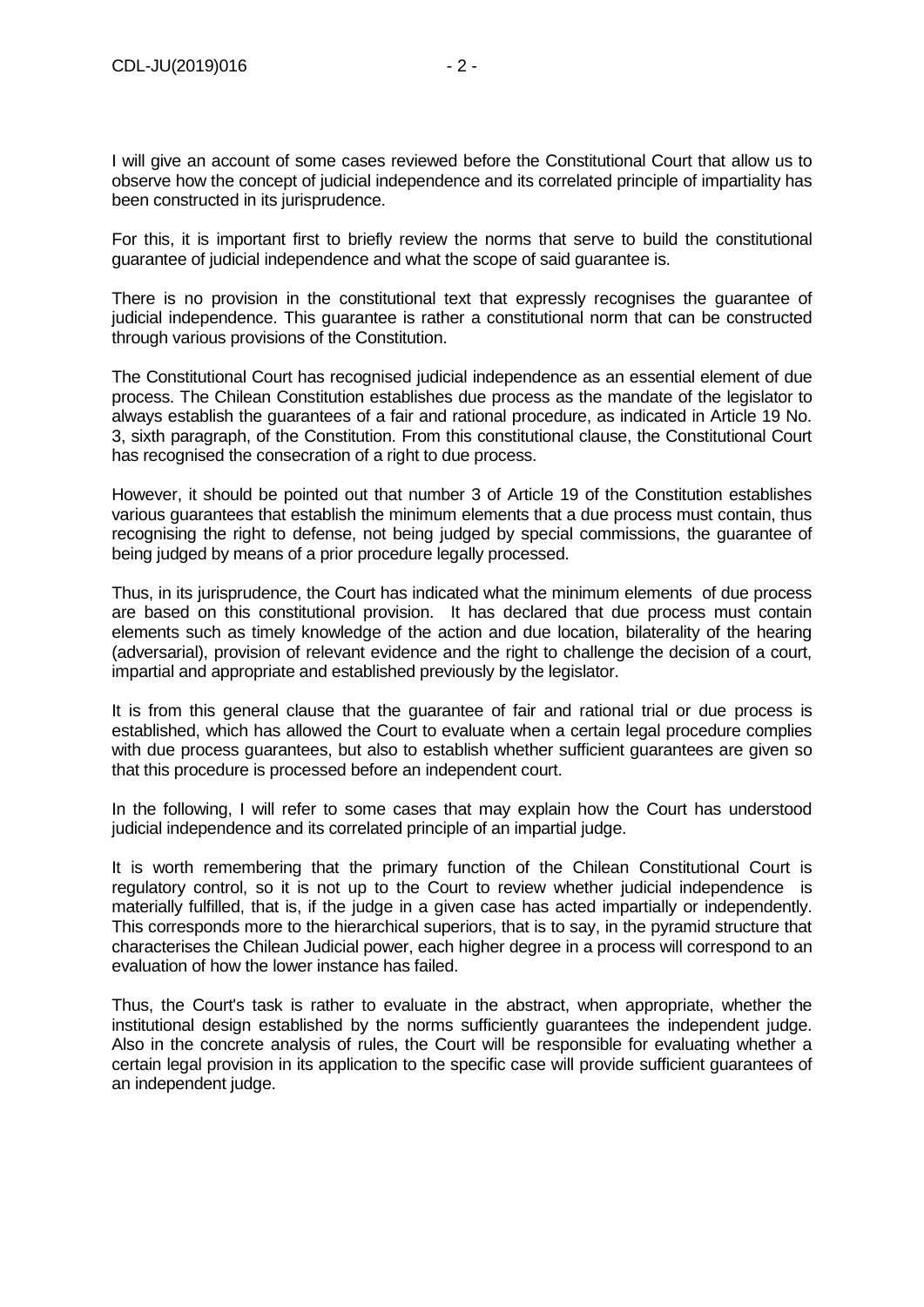#### **1. THE CASE OF MILITARY JUSTICE AND CRIMINAL CASES INVOLVING CIVILIANS**

The cases reviewed in the place of inapplicability due to unconstitutionality are related to the competence of the military courts of justice regarding military crimes committed by civilians. According to the Code of Military Justice, Article 5 of the military jurisdiction is responsible for the knowledge of military crimes, except express jurisdiction over some crimes committed by civilians, but does not clearly state whether the jurisdiction also covers crimes committed by military agents regarding civilians. Thus, in some cases in which civilians were victims of crimes committed by the military, civilians, in order to see the damage caused repaired, must necessarily go to military justice.

There is a series of cases in which the Constitutional Court has declared the inapplicability due to unconstitutionality of the provision that would allow the Military Justice to have knowledge of crimes committed by the military with respect to civilians.

Specifically, in case STC 2493, but also 292 and 2902, the Court declared the inapplicability of this rule of military procedural law, declaring, among other reasons, that the military jurisdiction affects the due and necessary independence and impartiality of the Court.

Thus, in case STC 2902, the Constitutional Court examined the situation of police mistreatment (in Chile the *Carabineros* are subject to military jurisdiction) of a civilian. By application of the rule, the complaint of unfair humiliation committed by *Carabineros* against the civilian citizen was referred to the Military Prosecutor's Office. However, the citizen filed an action of inapplicability for unconstitutionality before the Constitutional Court, arguing that the application of this rule violates the guarantee of due process, in particular, being judged by an impartial tribunal.

The Constitutional Court declared that this provision, by allowing a civilian to be subject to military jurisdiction, effectively violates due process.

Thus, the Court reasoned that when civilians are submitted to military jurisdiction, the necessary independence and impartiality of the Court is affected. It pointed out that the institutional structure of the military jurisdiction does not provide sufficient guarantees of independence. In this regard, it should be noted that the process in the military jurisdiction leads to an investigating prosecutor, who depends on the military forces. Then this investigating prosecutor must report to a judge, who also belongs to the armed forces and order. This structure, the Court estimated, which translates into judges in the military process having a hierarchical link with the military high command, do not provide sufficient guarantees of independence of the judges. As a result, the rule that allows judging civilians in the military jurisdiction was declared inapplicable.

What is remarkable about this case and others, is that it recognises the application of the American Convention on Human Rights internally, in particular Article 8 that guarantees all persons to be heard by a judge or a competent court, to a public trial and to be judged by an independent and impartial tribunal.

It is worth remembering that the Chilean State was condemned by the Inter-American Court of Human Rights precisely because of the submission of civilians to military jurisdiction. This was the case in Palamara Iribarne vs. Chile. The reasoning of the Inter-American Court was accepted in the judgment of this case. Thus, the Constitutional Court declared that the interpretation given regarding the inapplicability of the challenged provision has its interpretative support in the decision of the Court.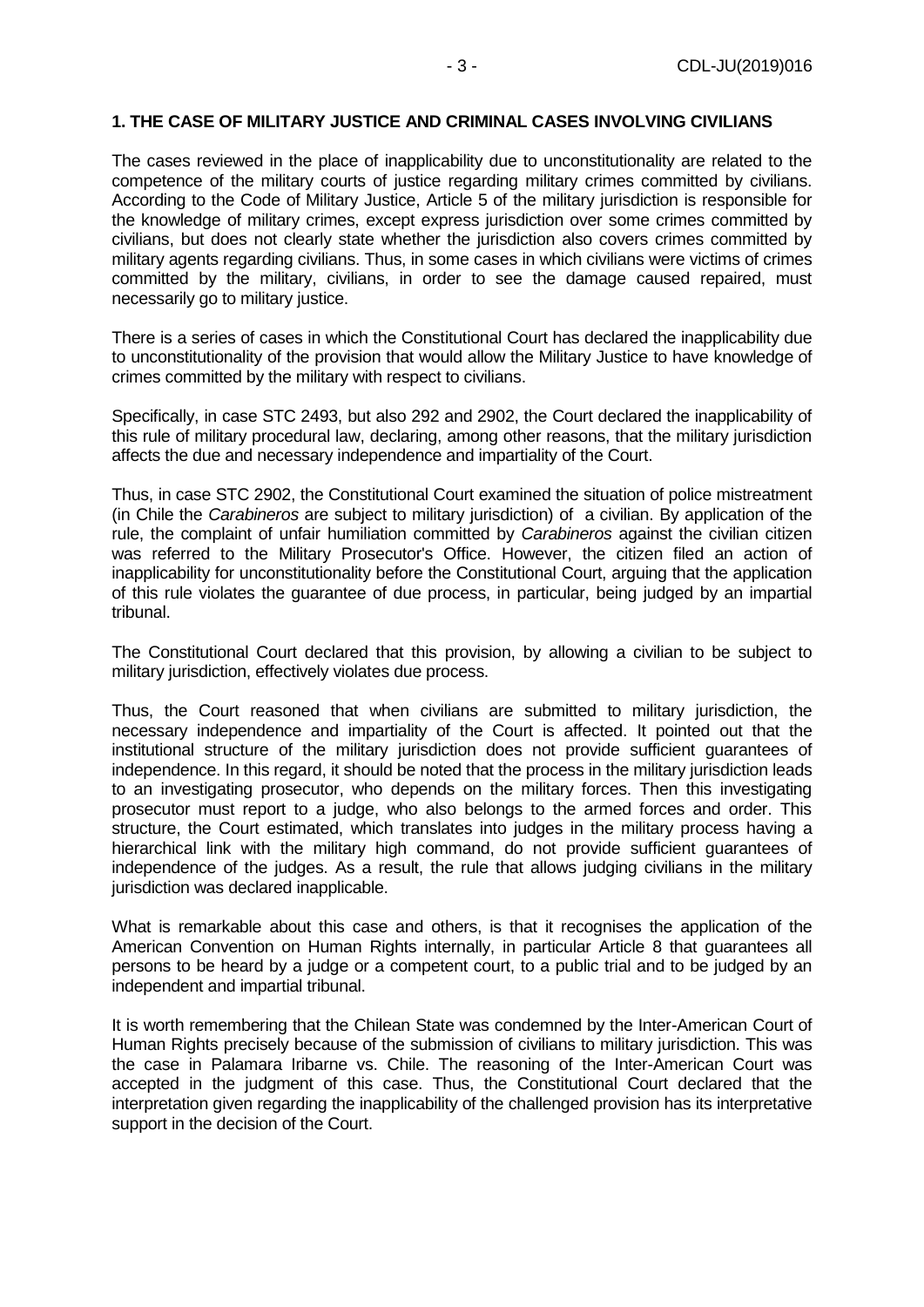The reasoning of this case by the Constitutional Court has been highlighted as an expression of the doctrine of review of Convention compliance that has been developed in Latin America, having an impact on several of the reasonings of the constitutional courts of the region.

That there is not enough relational distance between the investigating prosecutor and the judge regarding the parties or intervening parties, as well as between the latter and the highest military authority of the place, for whom the membership in the same institution joins them and for which there is a linked hierarchy and chain of command.

#### **2. HUMAN RIGHTS CASES. APPLICATION OF THE OLD CRIMINAL PROCEDURE. KNOWLEDGE OF CAUSES BY MINISTERS VISITING. 5189 (CASE FREI)**

In this case we are no longer dealing directly with judicial independence, but rather with impartiality. Impartiality and independence should be considered as connected situations, but with different substantivities. Thus, while independence is related to an organic aspect, in terms of the structure to which it is attached in the judicial system, impartiality rather refers to relations that the judge may have with the parties or the litigious issue. In short, independence is related to the separation of powers, while impartiality is precisely related to the relationship of the judge with the parties or the purpose of the trial. However, in order to quarantee impartial justice, it is necessary that conditions or guarantees of independence be given.

In the *Frei* case, STC 5189, the Court dealt precisely with the issue of impartiality.

The case focuses on the action brought against the perpetrators of the assassination of former President Frei Montalva, who ruled the country during the 1960s and subsequently died under suspicious circumstances in a private clinic, in the middle of the dictatorial period. The former president had become a problem for the regime as he began to line up in his favour the opposing forces to the military regime.

From the procedural point of view, the evolution of criminal procedure systems in Chile should be taken into account as a context.

Until 2005, an old criminal procedure was in force in Chile, which had the characteristics of an inquisitive one, in which an investigating judge investigates, reviews the evidence, and finally resolves the criminal case by providing the sentence. This regime was subsequently reformed by an accusatory procedural system, in which, among other things, the separation of the criminal investigation, now from the Public Prosecutor's Office and the resolution of the case, at the hands of an oral criminal court prevails.

However, by constitutional provision and the rules of the same new procedural code, for those events that occurred prior to 2005, the rules of the old criminal procedure apply. This applies to the case under review.

In effect, the investigating judge of the case, which was responsible for the investigation, took evidence, testimony of witnesses, had to rule on the criminal responsibility of those accused of being part of the assassination of the former president of the Republic. The investigating judge conducted the investigation for almost 15 years.

One of the defendants of the crime presented a request of inapplicability before the Constitutional Court, challenging the rules that allow the appointment of a judge exclusively dedicated to investigating causes that are of high public interest. For the defendant of the criminal process, being judged by someone who has carried out the investigation for more than 15 years does not provide sufficient guarantees of impartiality and therefore, the rules that allow his performance as a judge should be declared unconstitutional as regards its application to the concrete case.